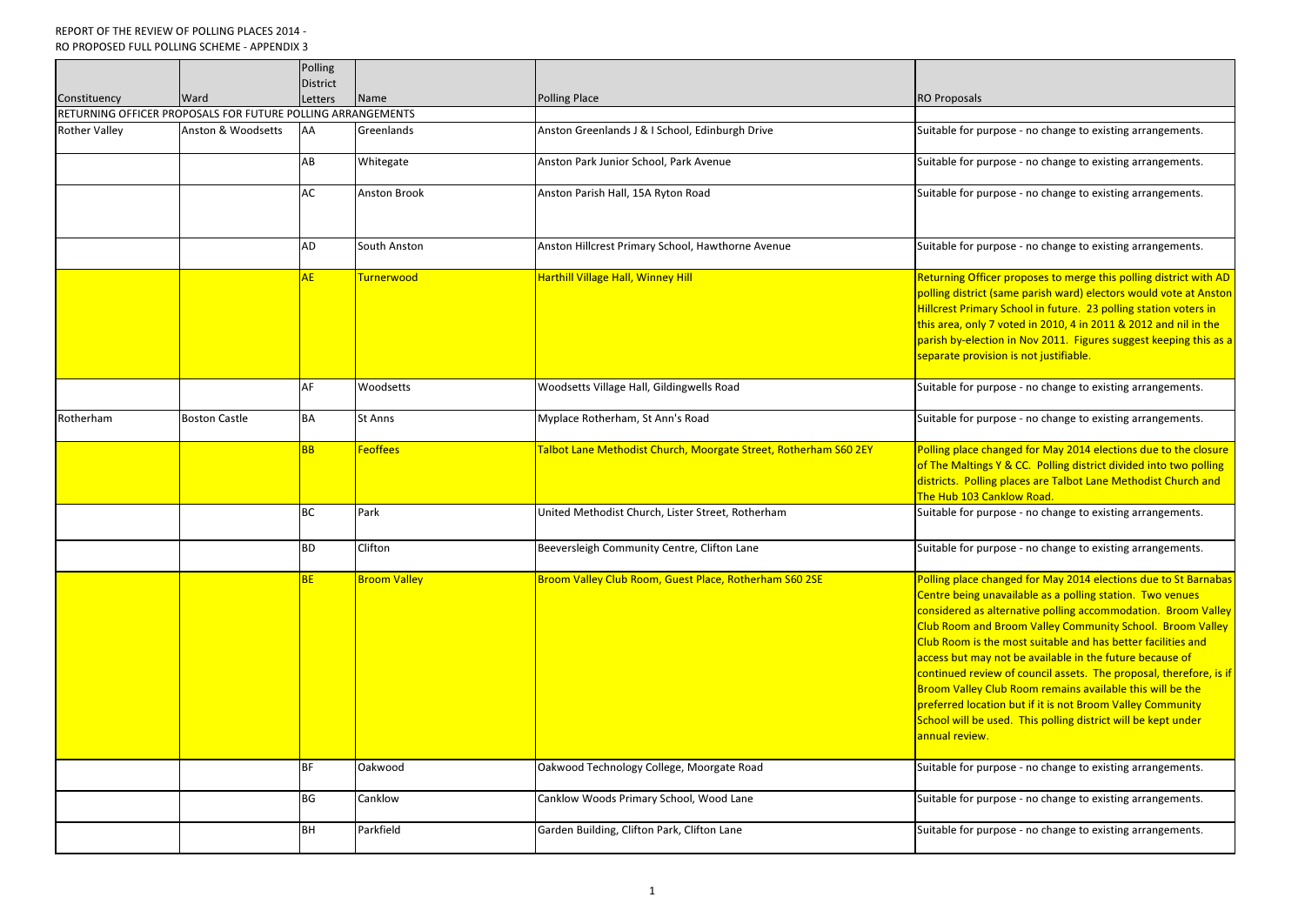|                      |                                   | B <sub>1</sub> | <b>Alma</b>            | The Hub, 103 Canklow Road, Rotherham S60 2JF                               | New polling di<br><b>&amp; CC and origi</b><br>are Talbot Lan<br>Road.                                                                                                                |
|----------------------|-----------------------------------|----------------|------------------------|----------------------------------------------------------------------------|---------------------------------------------------------------------------------------------------------------------------------------------------------------------------------------|
| Rotherham            | <b>Brinsworth &amp; Catcliffe</b> | <b>CA</b>      | Phoenix                | Rotherham West Community Centre, Brinsford Road                            | Suitable for pu                                                                                                                                                                       |
|                      |                                   | CB             | Manor                  | Brinsworth Community Hall, Brinsworth Lane                                 | Suitable for pu                                                                                                                                                                       |
|                      |                                   | CC             | Howarth                | Brinsworth Howarth Primary School, Whitehill Lane                          | Suitable for pu                                                                                                                                                                       |
|                      |                                   | CD             | Howlett                | Brinsworth Whitehill Primary School, Howlett Drive                         | Suitable for pu                                                                                                                                                                       |
|                      |                                   | <b>CE</b>      | <b>Bonet Lane</b>      | St Andrews Church, Bonet Lane                                              | Suitable for pu                                                                                                                                                                       |
|                      |                                   | <b>CF</b>      | Catcliffe              | Catcliffe Memorial Hall, Old School Lane                                   | Suitable for pu                                                                                                                                                                       |
|                      |                                   | CG             | <b>Waverley North</b>  | <b>AMRC Design Prototyping &amp; Testing Centre, Wallis Way, Catcliffe</b> | <b>New housing</b><br>provision to be<br>development<br>taken into acc<br>on the develo<br>progresses. Tl<br>review. Two p<br>& Prototyping<br><b>elections in M</b><br>viewed from t |
| <b>Rother Valley</b> | Dinnington                        | <b>DA</b>      | Laughton-en-le-Morthen | Laughton Village Hall, Firbeck Avenue                                      | Suitable for pu                                                                                                                                                                       |
|                      |                                   | DB             | Laughton Common        | Monksbridge Community Centre, Monksbridge Road                             | Suitable for pu                                                                                                                                                                       |
|                      |                                   | <b>DC</b>      | Monksbridge            | Monksbridge Community Centre, Monksbridge Road                             | Suitable for pu                                                                                                                                                                       |
|                      |                                   | <b>DD</b>      | Lordens                | Dinnington Resource Centre, Laughton Road                                  | Suitable for pu                                                                                                                                                                       |
|                      |                                   | <b>DE</b>      | <b>St Leonards</b>     | Dinnington St.Joseph's Catholic Primary School, Lidgett Lane               | Suitable for pu                                                                                                                                                                       |
|                      |                                   | DF             | Gildingwells           | Woodsetts Village Hall, Gildingwells Road                                  | Suitable for pu                                                                                                                                                                       |
|                      |                                   | DG             | Letwell                | Letwell Village Hall, Barker Hades Road, Letwell                           | Suitable for pu                                                                                                                                                                       |
|                      |                                   | DH             | Firbeck                | Firbeck Village Hall, New Road                                             | Suitable for pu                                                                                                                                                                       |
| <b>Rother Valley</b> | Hellaby                           | EA             | Wickersley             | The Church Barn, Church Lane                                               | Suitable for pu                                                                                                                                                                       |
|                      |                                   | EB             | Flash Lane             | Bramley, Bill Chafer, Young People's Centre, Flash Lane                    | Suitable for pu                                                                                                                                                                       |
|                      |                                   | <b>EC</b>      | Hellaby                | Centenary Hall, Bateman Road                                               | Suitable for pu                                                                                                                                                                       |
|                      |                                   | <b>ED</b>      | <b>Addison Road</b>    | Addison Day Centre, Addison Road                                           | Suitable for pu                                                                                                                                                                       |
|                      |                                   |                |                        |                                                                            |                                                                                                                                                                                       |

**Intrattub, 103 Canadia Alma The Hub, 2013 Cance is the Section Condo** Contrict created due to the closure of The Maltings Y inal polling district divided into two. Polling places e Methodist Church and The Hub 103 Canklow

arpose - no change to existing arrangements.

urpose - no change to existing arrangements.

Urpose - no change to existing arrangements.

Irpose - no change to existing arrangements.

Irpose - no change to existing arrangements.

Irpose - no change to existing arrangements.

development in this area required polling e considered. There are issues relating to the crossing the electoral boundaries which have to be ount. Currently there are no community buildings oment but this may change as the development his area will have to be kept under continual oolling stations were situated at the AMRC Design Testing Centre on Wallis Way, Catcliffe at the ay 2014. The building has good access, easily he road and most suitable option at this time.

Irpose - no change to existing arrangements.

aughton Mongon Mongo Community Community Community Community Community Community Community Community Community

Incometage Mongonge Community Community Community Community Community Community Community Community Community C

urpose - no change to existing arrangements.

urpose - no change to existing arrangements.

urpose - no change to existing arrangements.

Irpose - no change to existing arrangements.

urpose - no change to existing arrangements.

In the set of change to existing arrangements.

Irpose - no change to existing arrangements.

Irpose - no change to existing arrangements.

In the set of change to existing arrangements.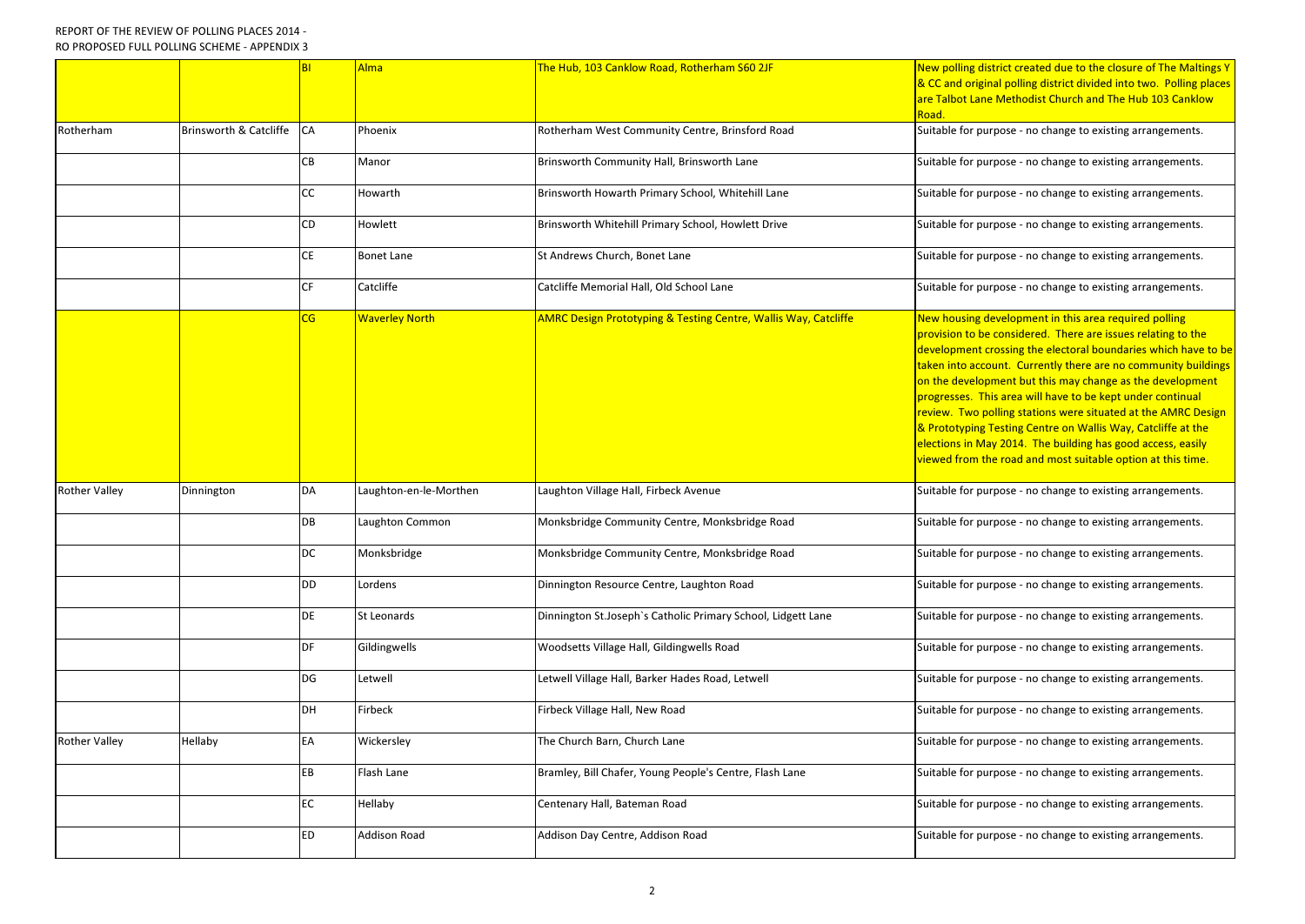## REPORT OF THE REVIEW OF POLLING PLACES 2014 - RO PROPOSED FULL POLLING SCHEME - APPENDIX 3

| <b>Rother Valley</b> | Holderness | FA        | <b>Rose Garth</b>       | Aston-cum-Aughton Parish Hall, Rosegarth Avenue                               | Suitable for pu                                                                                                                                                                    |
|----------------------|------------|-----------|-------------------------|-------------------------------------------------------------------------------|------------------------------------------------------------------------------------------------------------------------------------------------------------------------------------|
|                      |            | <b>FB</b> | <b>Aston Park</b>       | Aston Hall J & I School, Church Lane                                          | Suitable for pu                                                                                                                                                                    |
|                      |            | <b>FC</b> | Lodge Lane              | Aston Lodge Primary School, Lodge Lane                                        | Suitable for pu                                                                                                                                                                    |
|                      |            | <b>FD</b> | Swallownest             | Swallownest Community Centre, Rotherham Road                                  | Suitable for pu                                                                                                                                                                    |
|                      |            | FE.       | Aughton                 | <b>Aughton Primary School, Turnshaw Avenue</b>                                | Representatio<br>find an alterna<br>building mana<br><b>Years Centre.</b><br><b>Years Centre w</b><br>The centre wo<br>cause any disr                                              |
| Wentworth & Dearne   | Hoober     | <b>GA</b> | <b>Brampton Bierlow</b> | Brampton Bierlow Parish Hall, Knollbeck Lane                                  | Suitable for pu                                                                                                                                                                    |
|                      |            | <b>GB</b> | Hoober                  | Wentworth Mechanics Institute, Main Street                                    | Suitable for pu                                                                                                                                                                    |
|                      |            | <b>GC</b> | <b>Oaklea</b>           | West Melton Primary School, Stokewell Road, West Melton, Rotherham S63<br>6NF | Polling place o<br><b>Melton Primar</b><br>concern due to<br>to the need fo<br><b>offered two al</b><br>in May 2014 w<br><b>which has leve</b><br>the car park to<br>then the comn |
|                      |            | GD        | <b>West Melton</b>      | Christchurch Hall, Christchurch Road                                          | Suitable for pu                                                                                                                                                                    |
|                      |            | <b>GE</b> | Wentworth               | Wentworth Mechanics Institute, Main Street                                    | Suitable for pu                                                                                                                                                                    |
|                      |            | <b>GF</b> | Harley                  | Harley Church, Harley Road, Harley                                            | Suitable for pu                                                                                                                                                                    |
|                      |            | GG        | <b>Barley Hole</b>      | Trinity Community Centre, Sough Hall Avenue                                   | Suitable for pu                                                                                                                                                                    |
|                      |            | <b>GH</b> | Nether Haugh            | <b>Greasbrough Public Hall, Coach Road</b>                                    | <mark>There is a cont</mark><br>council assets<br>polling venues<br>completes on<br>representation<br>is for the elect<br><b>Mechanics Ins</b>                                     |
|                      |            | GI        | <b>Upper Haugh</b>      | Manor Farm Community Centre, Harding Avenue                                   | Suitable for pu                                                                                                                                                                    |
| Rotherham            | Keppel     | <b>HA</b> | <b>Thorpe Hesley</b>    | Trinity Community Centre, Sough Hall Avenue                                   | Suitable for pu                                                                                                                                                                    |

Irpose - no change to existing arrangements.

 $\frac{1}{2}$  rpose - no change to existing arrangements.

Intercherange to existing arrangements.

Irpose - no change to existing arrangements.

n from school requesting the Returning Officer to ative venue for polling. Consulted LEA and RMBC ger and consideration given to Aughton Early RO recommendation is to use the Aughton Early vhich is fully DDA compliant and has a car park. uld remain open on polling day and should not uption to the centre.

Intum Bierlow Brampton Bierlow Brampton Bierlow Brangements. Bierlow Bierlow Bierlow Bierlow Bierlow Bierlow B

Integory Mechanics to existing arrangements.

changed in May 2014 from Oaklea Retreat to West y School on Stokewell Road because of continued o the council's review of council assets giving rise r alternative reliable polling venues.. The school ternatives as rooms for polling, the polling station vill initially be in the foundation stage classroom l access and suitable facilities. If the access from  $\overline{\textbf{b}}$  the community room is improved in the future nunity room could be used.

Irpose - no change to existing arrangements.

Intege Age wentworth Mechanics Institutes Inchinents Instituted Suitable for purpose - no change to existing a

Irpose - no change to existing arrangements.

Irpose - no change to existing arrangements.

tinued concern due to the council's review of giving rise to the need for alternative reliable . The community buildings public consulation the 10th July and to date there have been no ns to keep Greasbrough Public Hall open. Proposal ors in this polling district to use Wentworth titute as a polling place.

Irpose - no change to existing arrangements.

I Thorpe Ha Thorpe Hesler Community Community Community Community Community Community Community Community Commu<br>Internal Avenue for purpose - no changements.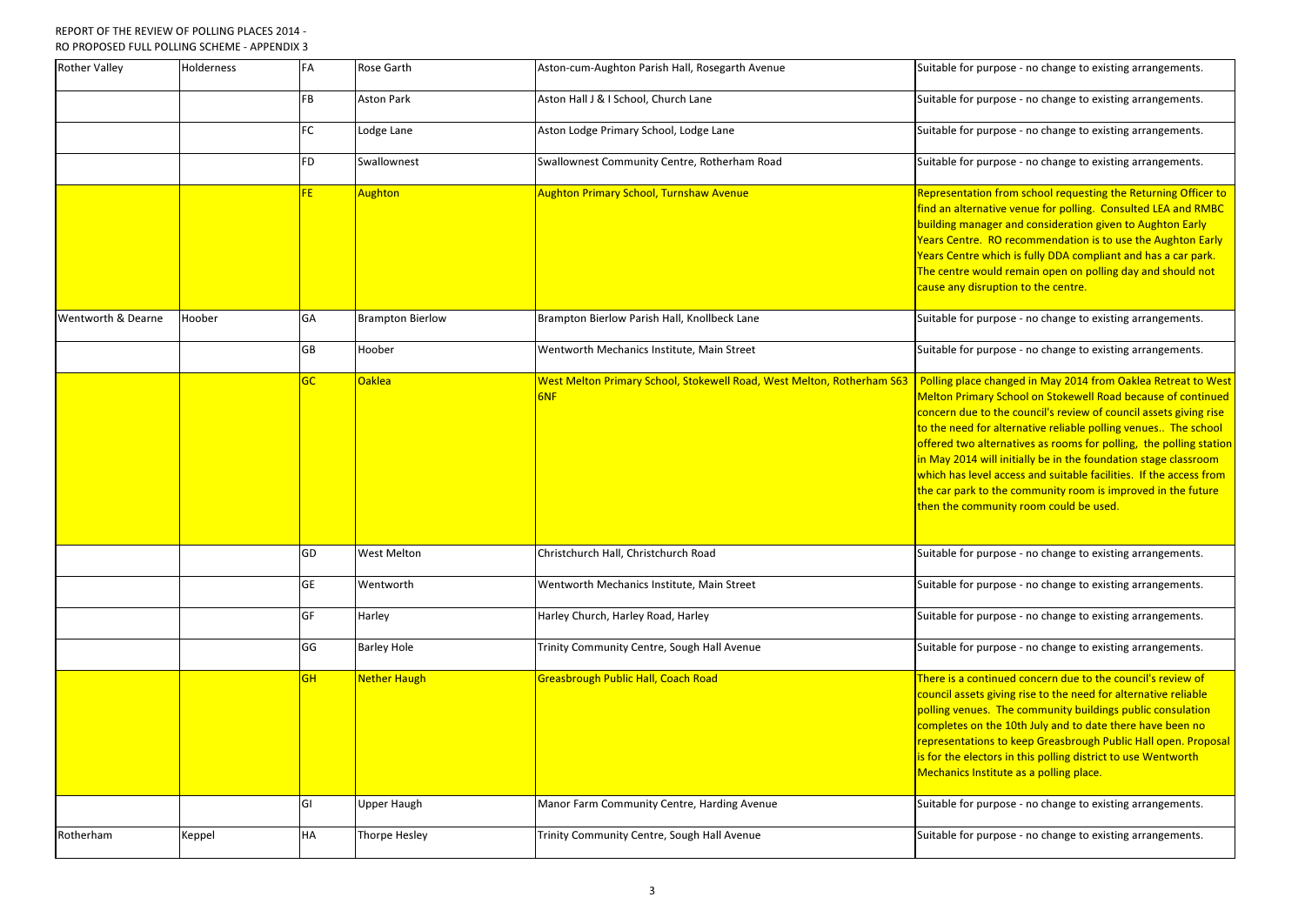|                      |                    | <b>HB</b> | <b>Scholes</b>              | Scholes Cricket Pavilion, Scholes Village                           | Suitable for purpose - no change to existing arrangements                                                                                                   |
|----------------------|--------------------|-----------|-----------------------------|---------------------------------------------------------------------|-------------------------------------------------------------------------------------------------------------------------------------------------------------|
|                      |                    | <b>HC</b> | Roughwood                   | Roughwood Primary School, Roughwood Road                            | Suitable for purpose - no change to existing arrangements.                                                                                                  |
|                      |                    | <b>HD</b> | Redscope                    | Chislett Centre, Kimberworth Park Road                              | There is a program of improvements to the centre during 2<br>but polling not affected in May 2014. Suitable for purpose<br>change to existing arrangements. |
|                      |                    | <b>HE</b> | <b>Toll Bar</b>             | St Bede's Catholic Primary School, Wortley Road                     | Suitable for purpose - no change to existing arrangements.                                                                                                  |
|                      |                    | IHF.      | Keppel                      | Thorpe Hesley and Scholes OAP & Community Centre, Brook Hill        | Suitable for purpose - no change to existing arrangements                                                                                                   |
| <b>Rother Valley</b> | Maltby             | <b>IA</b> | <b>Braithwell Road West</b> | Maltby Linx Youth & Comm. Centre, Lilly Hall Road                   | Suitable for purpose - no change to existing arrangements                                                                                                   |
|                      |                    | IB        | St Bartholomew's            | The Grange Warden Centre, St. Bartholomew's Close                   | Suitable for purpose - no change to existing arrangements                                                                                                   |
|                      |                    | IC        | <b>Braithwell Road East</b> | Maltby Manor Primary School, (Community Room), Davy Drive           | Suitable for purpose - no change to existing arrangements                                                                                                   |
|                      |                    | ID        | <b>Maltby Market</b>        | Maltby Service Centre, Braithwell Road                              | Suitable for purpose - no change to existing arrangements                                                                                                   |
|                      |                    | IE.       | Maltby Wood                 | Edward Dunn Memorial Hall, Tickhill Road                            | Suitable for purpose - no change to existing arrangements.                                                                                                  |
|                      |                    |           | Queens                      | Maltby St Mary's Catholic Primary School, Muglet Lane               | Suitable for purpose - no change to existing arrangements                                                                                                   |
|                      |                    | IG        | <b>Maltby Crags</b>         | Ascension Close Warden Centre, Ascension Close                      | Suitable for purpose - no change to existing arrangements                                                                                                   |
|                      |                    | <b>IH</b> | <b>Hooton Levitt</b>        | The Grange Warden Centre, St. Bartholomew's Close                   | Suitable for purpose - no change to existing arrangements                                                                                                   |
|                      |                    |           | <b>Highfield Park</b>       | Charles Foster Community Centre, Woodland Gardens                   | Suitable for purpose - no change to existing arrangements                                                                                                   |
| Wentworth & Dearne   | Rawmarsh           | JA        | Haugh Green                 | Manor Farm Community Centre, Harding Avenue                         | Suitable for purpose - no change to existing arrangements                                                                                                   |
|                      |                    | JB        | Monkwood                    | Monkwood Primary School, Monkwood Road                              | Suitable for purpose - no change to existing arrangements.                                                                                                  |
|                      |                    | JC        | Rosehill                    | Salvation Army Hall, Quarry Street                                  | Suitable for purpose - no change to existing arrangements                                                                                                   |
|                      |                    | <b>JD</b> | Rockcliffe                  | Rawmarsh Methodist Church, High Street                              | Suitable for purpose - no change to existing arrangements                                                                                                   |
|                      |                    | JE.       | Ashwood                     | Rawmarsh Ashwood J & I School, (Foundation Unit), Holm Flatt Street | Suitable for purpose - no change to existing arrangements.                                                                                                  |
|                      |                    | JF.       | <b>Green Lane</b>           | Rawmarsh St.Josephs Catholic Primary School, Green Lane             | Suitable for purpose - no change to existing arrangements.                                                                                                  |
|                      |                    | JG        | Ryecroft                    | Rawmarsh Ryecroft Infants School, South Street                      | Suitable for purpose - no change to existing arrangements                                                                                                   |
|                      |                    | JH        | <b>Marshall Close</b>       | Marshall Close Community Centre, Marshall Close                     | Suitable for purpose - no change to existing arrangements                                                                                                   |
| <b>Rother Valley</b> | <b>Rother Vale</b> | KA        | Treeton                     | Treeton Youth & Community Centre, Church Lane                       | Suitable for purpose - no change to existing arrangements                                                                                                   |
|                      |                    | KB        | Orgreave                    | Mobile Library Unit, Rotherwood Avenue                              | Suitable for purpose - no change to existing arrangements                                                                                                   |
|                      |                    | KC        | Wetherby                    | Swallownest Community Centre, Rotherham Road                        | Suitable for purpose - no change to existing arrangements                                                                                                   |
|                      |                    |           |                             |                                                                     |                                                                                                                                                             |

gram of improvements to the centre during 2014 but polling not affected in May 2014. Suitable for purpose - no ting arrangements.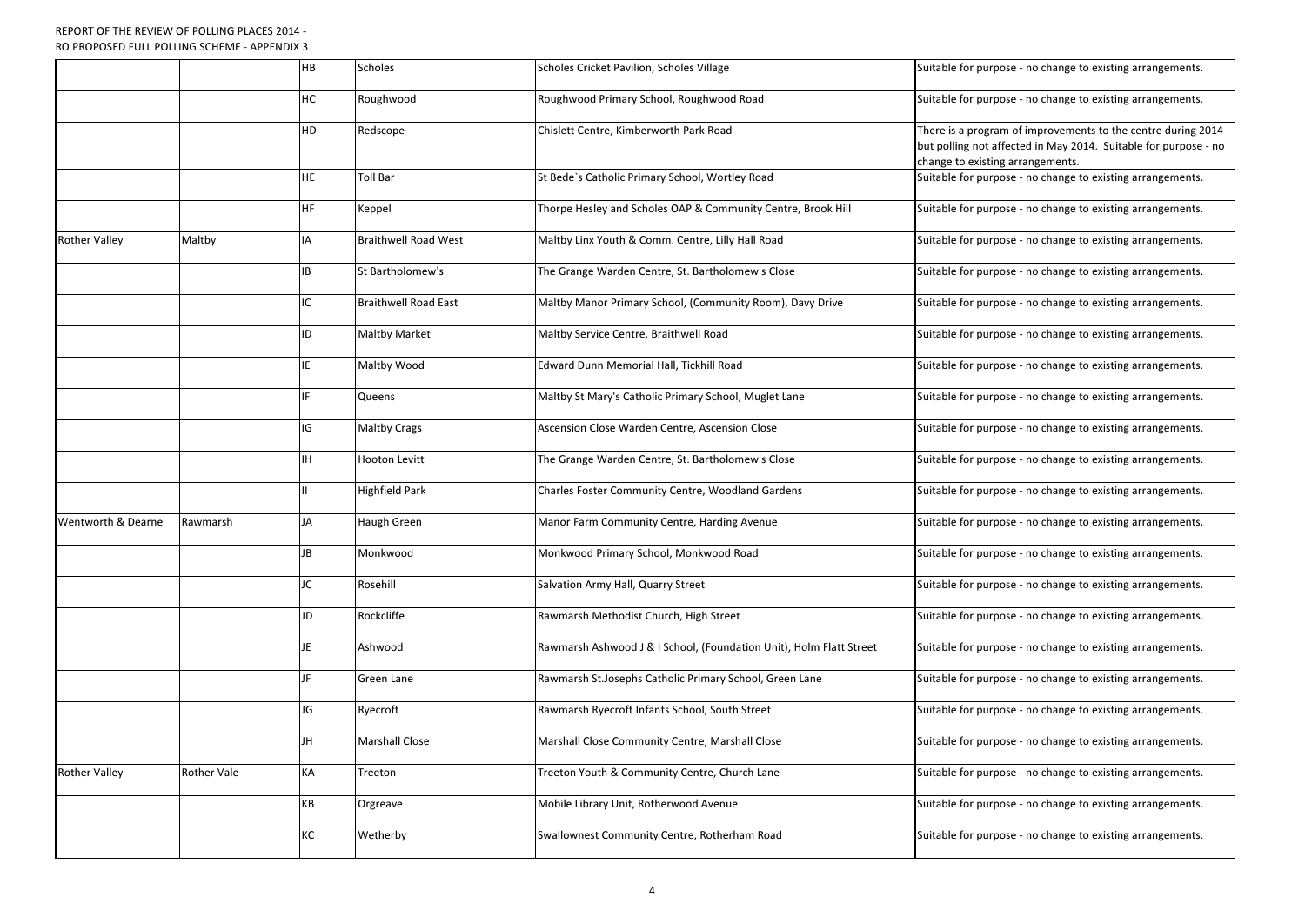|           |                       | KD        | Fence                  | Aston Fence J & I School, Sheffield Road                                               | Suitable for purpose - no change to existing arrangements.                                                                                                                                                                                                                                                                                                                                                                                                                                                                                                                                                                   |
|-----------|-----------------------|-----------|------------------------|----------------------------------------------------------------------------------------|------------------------------------------------------------------------------------------------------------------------------------------------------------------------------------------------------------------------------------------------------------------------------------------------------------------------------------------------------------------------------------------------------------------------------------------------------------------------------------------------------------------------------------------------------------------------------------------------------------------------------|
|           |                       | <b>KE</b> | Ulley                  | Ulley Village Hall, Main Street                                                        | Suitable for purpose - no change to existing arrangements                                                                                                                                                                                                                                                                                                                                                                                                                                                                                                                                                                    |
|           |                       | КF        | Thurcroft              | Gordon Bennett Memorial Hall, Green Arbour Road                                        | Suitable for purpose - no change to existing arrangements.                                                                                                                                                                                                                                                                                                                                                                                                                                                                                                                                                                   |
|           |                       | KG.       | <b>Waverley South</b>  | <b>AMRC Design Prototyping &amp; Testing Centre, Wallis Way</b>                        | New housing development in this area required polling<br>provision to be considered. There are issues relating to the<br>development crossing the electoral boundaries which have<br>taken into account. Currently there are no community bui<br>on the development but this may change as the developm<br>progresses. This area will have to be kept under continual<br>review. Two polling stations were situated at the AMRC D<br>& Prototyping Testing Centre on Wallis Way, Catcliffe at th<br>elections in May 2014. The building has good access, easil<br>viewed from the road and most suitable option at this time |
| Rotherham | Rotherham East        | LA        | Milton                 | Eastwood Village Community Centre, Erskine Road                                        | Suitable for purpose - no change to existing arrangements                                                                                                                                                                                                                                                                                                                                                                                                                                                                                                                                                                    |
|           |                       | LВ        | <b>St Stephens</b>     | The Unity Centre, St Leonards Road                                                     | Suitable for purpose - no change to existing arrangements                                                                                                                                                                                                                                                                                                                                                                                                                                                                                                                                                                    |
|           |                       | LC        | <b>St James</b>        | St James Vestry, (St. Francis Room), Cambridge Street                                  | Suitable for purpose - no change to existing arrangements                                                                                                                                                                                                                                                                                                                                                                                                                                                                                                                                                                    |
|           |                       | LD        | <b>Badsley Moor</b>    | <b>Badsley Moor Infants School, Badsley Moor Lane</b>                                  | No change to existing arrangements -a proposal to relocat<br>Arnold Children's Centre is withdrawn following further<br>investigation and potential traffic congestion and road saft<br>issues. See Report to Cabinet dated 24 September 2014 ar<br><b>Appendix 1 to the Report.</b>                                                                                                                                                                                                                                                                                                                                         |
|           |                       | LE.       | Far Lane               | <b>Badsley Moor Infants School, Badsley Moor Lane</b>                                  | See notes for LD                                                                                                                                                                                                                                                                                                                                                                                                                                                                                                                                                                                                             |
|           |                       | LF        | <b>Mowbray Gardens</b> | Mowbray Gardens Community Centre, Mowbray Gardens                                      | Suitable for purpose - no change to existing arrangements.                                                                                                                                                                                                                                                                                                                                                                                                                                                                                                                                                                   |
|           |                       | LG        | Eastwood View          | Springwell Gardens Community Centre, Eastwood View                                     | Returning Officer has agreed to use the large hall as a polli<br>station instead of the small meeting room on the ground f<br>for all future elections.                                                                                                                                                                                                                                                                                                                                                                                                                                                                      |
|           |                       | LH        | Eastwood               | The Place Young People's Centre, (next to Coleridge Primary School),<br>Coleridge Road | Suitable for purpose - no change to existing arrangements                                                                                                                                                                                                                                                                                                                                                                                                                                                                                                                                                                    |
|           |                       |           | <b>Bakersfield</b>     | Bakersfield Warden Centre, Longfellow Drive                                            | Suitable for purpose - no change to existing arrangements                                                                                                                                                                                                                                                                                                                                                                                                                                                                                                                                                                    |
| Rotherham | <b>Rotherham West</b> | MA        | Blackburn              | Blackburn Primary School, Baring Road                                                  | Suitable for purpose - no change to existing arrangements.                                                                                                                                                                                                                                                                                                                                                                                                                                                                                                                                                                   |
|           |                       | MB        | Kimberworth            | Meadow View Primary School, (Community Room), Meadowhall Road                          | A voter commented to polling staff on the distance elector<br>to walk to the polling station and suggested Kimberworth<br>Library as an alternative. Kimberworth Library is situated<br>main road and has no car park and is not within the electo<br>boundary. The school is still considered to be the most sui<br>polling place and there are no plans for change.                                                                                                                                                                                                                                                        |
|           |                       | MC        | Kelford                | Kelford School, Oakdale Road                                                           | Suitable for purpose - no change to existing arrangements                                                                                                                                                                                                                                                                                                                                                                                                                                                                                                                                                                    |

I Fence Bence Aston Fence Suppose - no change is a suitable for an arrangements.

development in this area required polling development in this area required polling e considered. There are issues relating to the crossing the electoral boundaries which have to be ount. Currently there are no community buildings oment but this may change as the development his area will have to be kept under continual oolling stations were situated at the AMRC Design Testing Centre on Wallis Way, Catcliffe at the ay 2014. The building has good access, easily he road and most suitable option at this time.

existing arrangements -a proposal to relocate to In's Centre is withdrawn following further and potential traffic congestion and road saftey port to Cabinet dated 24 September 2014 and the Report.

cer has agreed to use the large hall as a polling d of the small meeting room on the ground floor elections.

ented to polling staff on the distance electors had polling station and suggested Kimberworth Ilternative. Kimberworth Library is situated on a I has no car park and is not within the electoral e school is still considered to be the most suitable and there are no plans for change.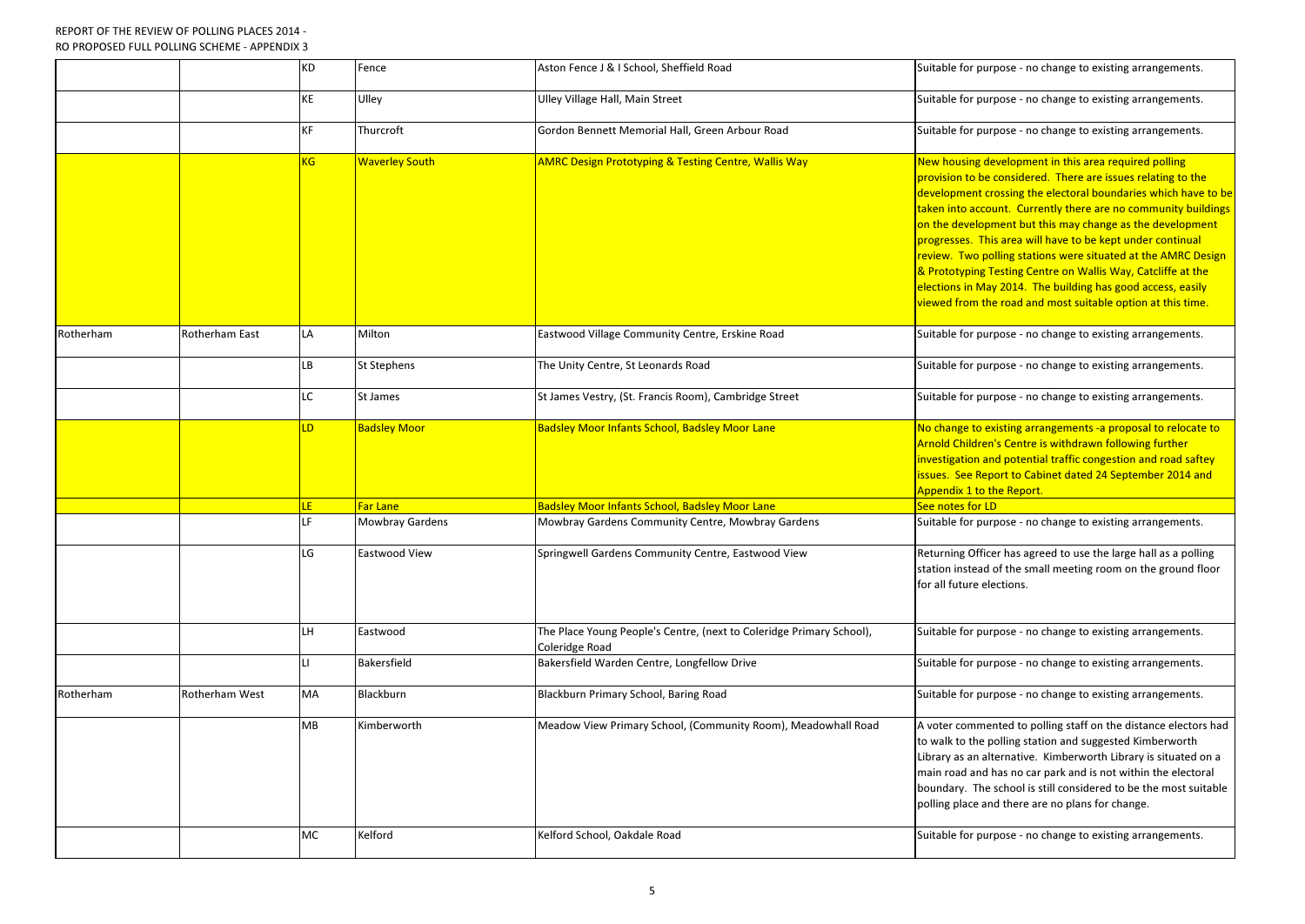|                      |            | <b>MD</b> | Holmes                | Ferham Primary School, Ferham Road                                             | Suitable for purpose - no change to existing arrangements.                                                                                                                                                                  |
|----------------------|------------|-----------|-----------------------|--------------------------------------------------------------------------------|-----------------------------------------------------------------------------------------------------------------------------------------------------------------------------------------------------------------------------|
|                      |            | <b>ME</b> | <b>Henley Grove</b>   | Henley Community Centre, Oates Close                                           | Suitable for purpose - no change to existing arrangements.                                                                                                                                                                  |
|                      |            | MF        | Thornhill             | Thornhill Primary School, Clough Bank                                          | Suitable for purpose - no change to existing arrangements.                                                                                                                                                                  |
|                      |            | MG        | Millmoor              | Masbrough & Thornhill Community Centre, College Road                           | Suitable for purpose - no change to existing arrangements.                                                                                                                                                                  |
|                      |            | MH        | <b>Warren Hill</b>    | St John's Church, St John's Green                                              | Suitable for purpose - no change to existing arrangements.                                                                                                                                                                  |
|                      |            | MI        | <b>Bradgate</b>       | Kimberworth Community Primary School, (Children's Centre), Kimberworth<br>Road | Suitable for purpose - no change to existing arrangements.                                                                                                                                                                  |
| Wentworth & Dearne   | Silverwood | <b>NA</b> | Sandhill              | Rawmarsh Sandhill Primary School, Kilnhurst Road                               | Suitable for purpose - no change to existing arrangements.                                                                                                                                                                  |
|                      |            | <b>NB</b> | Kilnhurst             | Kilnhurst Comm. Resource Centre, Victoria Street                               | Suitable for purpose - no change to existing arrangements.                                                                                                                                                                  |
|                      |            | <b>NC</b> | Roundwood             | Rawmarsh St.Josephs Catholic Primary School, Green Lane                        | Suitable for purpose - no change to existing arrangements.                                                                                                                                                                  |
|                      |            | <b>ND</b> | Fullerton             | Thrybergh Parish Hall, Park Lane                                               | Suitable for purpose - no change to existing arrangements.                                                                                                                                                                  |
|                      |            | <b>NE</b> | Reresby               | Staple Green Community Centre, Staple Green                                    | Suitable for purpose - no change to existing arrangements.                                                                                                                                                                  |
|                      |            | <b>NF</b> | Jenkin Wood           | Sunnyside Community Centre, Flanderwell Lane                                   | Suitable for purpose - no change to existing arrangements.                                                                                                                                                                  |
|                      |            | <b>NG</b> | Belvedere             | <b>Bramley Parish Hall, Cross Street</b>                                       | Suitable for purpose - no change to existing arrangements.                                                                                                                                                                  |
|                      |            | <b>NH</b> | Ravenfield            | Ravenfield Parish Hall, Birchwood Drive                                        | Suitable for purpose - no change to existing arrangements.                                                                                                                                                                  |
|                      |            | <b>NI</b> | <b>Hooton Roberts</b> | Thrybergh Parish Hall, Park Lane                                               | Suitable for purpose - no change to existing arrangements.                                                                                                                                                                  |
| <b>Rother Valley</b> | Sitwell    | <b>OA</b> | <b>Stag</b>           | Herringthorpe United Reformed Church, Wickersley Road                          | Suitable for purpose - no change to existing arrangements.                                                                                                                                                                  |
|                      |            | OB        | <b>St Cuthberts</b>   | St Cuthberts Church Hall, Bent Lathes Avenue                                   | Suitable for purpose - no change to existing arrangements.                                                                                                                                                                  |
|                      |            | <b>OC</b> | <b>Broom</b>          | Broom Methodist Church, Broom Lane                                             | Suitable for purpose - no change to existing arrangements.                                                                                                                                                                  |
|                      |            | OD        | Sitwell               | Newman Additional Resource, (Next to Newman School), East Bawtry Road          | There is a program of improvements to the school during 2014<br>but there is no expectation that this did not affect polling in May<br>2014. Polling place considered the most suitable for purpose,<br>no plans for change |
|                      |            | <b>OE</b> | Hungerhill            | Whiston J & I School, Saville Road                                             | Suitable for purpose - no change to existing arrangements.                                                                                                                                                                  |
|                      |            | OF        | <b>Worry Goose</b>    | Whiston Worry Goose J & I School, Hall Close Avenue                            | Suitable for purpose - no change to existing arrangements.                                                                                                                                                                  |
|                      |            | OG        | <b>Whiston Brook</b>  | Whiston Parish Hall, Well Lane                                                 | Suitable for purpose - no change to existing arrangements.                                                                                                                                                                  |
| Wentworth & Dearne   | Swinton    | PA        | <b>Valley Road</b>    | Swinton Fitzwilliam Primary School, Broadway                                   | Suitable for purpose - no change to existing arrangements.                                                                                                                                                                  |
|                      |            | PB        | <b>Bow Broom</b>      | Swinton Queen Primary School, Queen Street                                     | Suitable for purpose - no change to existing arrangements.                                                                                                                                                                  |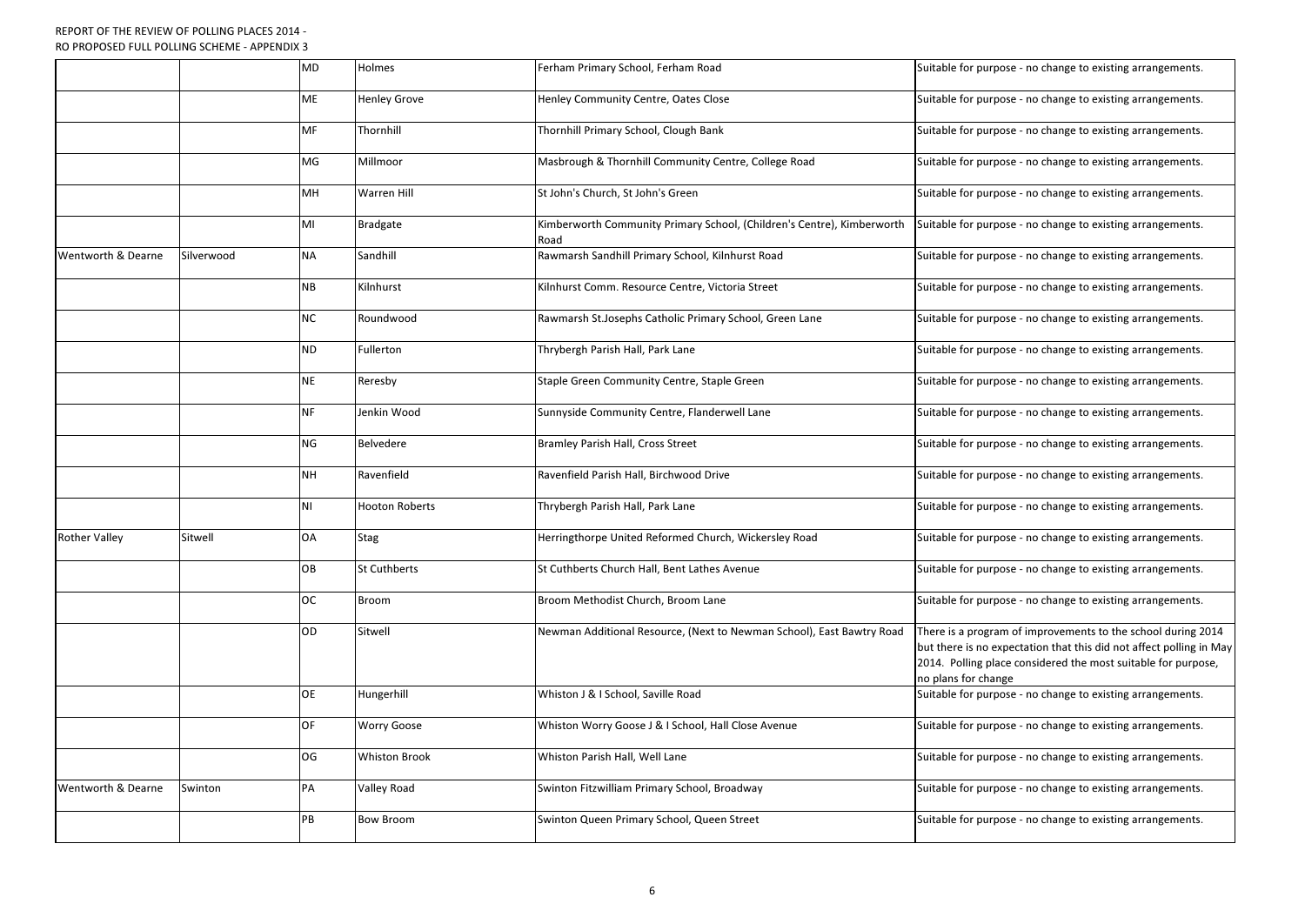|           |        | PC | Harrop              | Swinton Civic Hall, Station Street                                       | Suitable for pu                                                                                                                                                                                                                                           |
|-----------|--------|----|---------------------|--------------------------------------------------------------------------|-----------------------------------------------------------------------------------------------------------------------------------------------------------------------------------------------------------------------------------------------------------|
|           |        | PD | Highthorn           | St Thomas Primary School, Meadow View Road                               | <b>Email received</b><br>Kilnhurst along<br>St. Thomas Sch<br>disincentive to<br>station at Kilnh<br>within the Resc<br>Kilnhurst Comr<br>Silverwood wa<br>and polling stat<br>additional cost<br>polling station.<br>by voters and t<br>station voters). |
|           |        | PE | <b>Brookfield</b>   | Brookfield Children's Centre, Lime Grove                                 | Suitable for pu                                                                                                                                                                                                                                           |
|           |        | PF | Piccadilly          | Piccadilly Methodist Church, Wentworth Road                              | Suitable for pu                                                                                                                                                                                                                                           |
| Rotherham | Valley | QA | <b>Whinney Hill</b> | Thrybergh Parish Hall, Park Lane                                         | Email received<br>wishes to recor<br>additional polli<br>Thrybergh. Thi<br>in this area wh<br>by post. Parish<br>and no concerr<br>additional cost<br>polling station.<br>by voters and t<br>station voters).                                             |
|           |        | QB | Woodlaithes         | Sunnyside Community Centre, Flanderwell Lane                             | Suitable for pu                                                                                                                                                                                                                                           |
|           |        | QC | Foljambe            | The Willows Children's Centre, Foljambe Drive, Dalton, Rotherham S65 4HQ | <b>Polling place ch</b><br><b>Foljambe Prim</b> a<br>request receive<br><mark>Thrybergh Scho</mark><br>2011 and since<br>their INSET day<br>school has to u<br>proved difficult<br>elections. The<br>electors with d                                      |

Irpose - no change to existing arrangements.

I from Cllr J Doyle - part of the Swinton ward lies in g Wharf Road. These residents currently vote at hool which is a long distance away and is a vote. In addition they have to walk past a polling hurst Resource Centre. Could a box be provided ource Centre for these Swinton Ward residents? munity Resource Centre is situated in the ard which would mean an additional polling district ation would have to be created. There would be ts involved with the provision of an additional Cost seen as excessive when no concerns raised the number of electors involved (176 polling

Irpose - no change to existing arrangements.

Irpose - no change to existing arrangements.

**I** from Thrybergh Parish Council - the council rd some comment this being the desirability of an ling station in the Warreners Drive area of is is because there is a sizeable elderly population io often still prefer to vote in person rather than h council unable to suggest any suitable venue ns raised by voters themselves. There would be ts involved with the provision of an additional Cost seen as excessive when no concerns raised the number of electors involved (195 polling

athor Suppose Suppose community Community Community Community Community Community Community Community Communit

hanged for May 2014 elections from Dalton ary School to the Willows Children's Centre after a ed from the school. The primary school and ool & Sports College entered into a partnership in e then the two schools have tried to co-ordinate ys on the same day but because the primary use one of the INSET days for polling day this has It especially in 2012 where there were three  $e$  centre has it's own entrance and is accessible for lisabilities.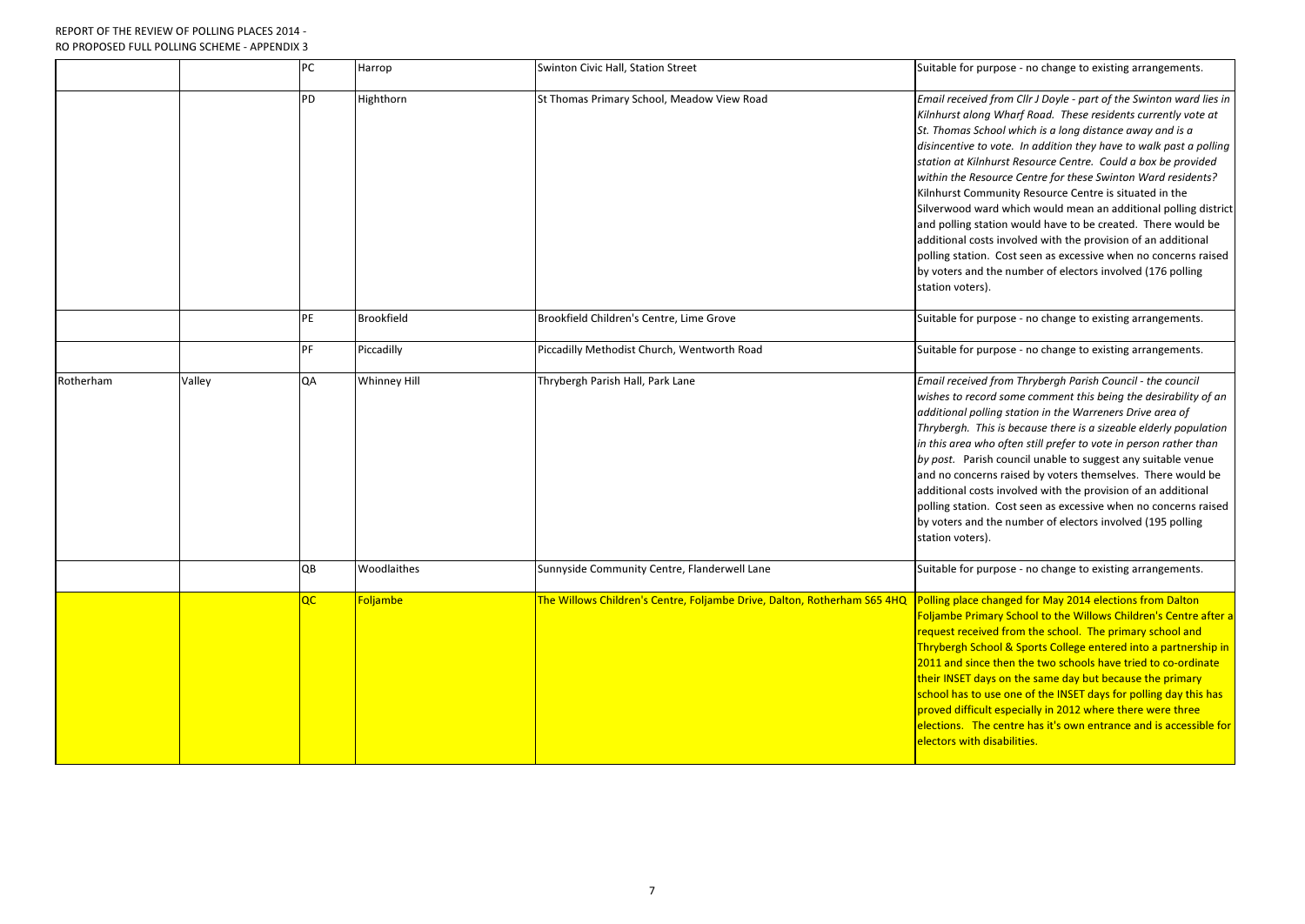|                      |       | QD        | <b>Brecks</b>             | Dalton Listerdale J & I School, Beech Avenue                  | Representation<br>children's centre<br>school. Proposa<br>rear of the scho<br>therefore not su<br>main hall in the<br>suitable for pur  |
|----------------------|-------|-----------|---------------------------|---------------------------------------------------------------|-----------------------------------------------------------------------------------------------------------------------------------------|
|                      |       | QE        | <b>Dalton Parva</b>       | Trinity Croft C of E J & I School, (Parish Room), Dalton Lane | Suitable for pur                                                                                                                        |
|                      |       | QF        | <b>Dalton Brook</b>       | Dalton Parish Hall, Doncaster Road, Dalton                    | Suitable for pur                                                                                                                        |
|                      |       | QG        | <b>East Herringthorpe</b> | High Greave Junior School, (Sports Hall), High Greave Road    | Suitable for pur                                                                                                                        |
|                      |       | <b>QH</b> | St Bernard's              | St Bernard's Catholic High School, Herringthorpe Valley Road  | Suitable for pur                                                                                                                        |
|                      |       | QI        | Chaucer                   | Herringthorpe Young People's Centre, Chaucer Road             | Suitable for pur                                                                                                                        |
|                      |       | QJ        | Shenstone                 | Durham Place Reading Room, Durham Place                       | Suitable for pur                                                                                                                        |
| <b>Rother Valley</b> | Wales | <b>RA</b> | Harthill-with-Woodall     | Harthill Village Hall, Winney Hill                            | Suitable for pur                                                                                                                        |
|                      |       | <b>RB</b> | <b>Thorpe Salvin</b>      | Harthill Village Hall, Winney Hill                            | Suitable for pur                                                                                                                        |
|                      |       | <b>RC</b> | <b>Todwick</b>            | Todwick Village Hall, Kiveton Lane                            | Suitable for pur                                                                                                                        |
|                      |       | <b>RD</b> | Wales                     | Wales Primary School, School Road, Wales                      | Suitable for pur                                                                                                                        |
|                      |       | <b>RE</b> | <b>Kiveton Park</b>       | Kiveton Park Youth & Comm. Centre, Station Road               | Suitable for pur                                                                                                                        |
|                      |       | <b>RF</b> | Walesmoor                 | Kiveton Park & Wales Village Hall, Walesmoor Avenue           | Suitable for pur                                                                                                                        |
|                      |       | <b>RG</b> | Peregrine Way             | Peregrine Way Community Centre, Peregrine Way                 | Suitable for pur                                                                                                                        |
|                      |       | <b>RH</b> | <b>Viking Way</b>         | Viking Way Community Centre, Viking Way                       | Suitable for pur                                                                                                                        |
| Wentworth & Dearne   | Wath  | <b>SA</b> | Montgomery                | Trinity Methodist Church, Chapel Street                       | Suitable for pur                                                                                                                        |
|                      |       | SB        | <b>Sandygate</b>          | <b>Fir Close Meeting Centre, Fir Close</b>                    | There is a contir<br>council assets gi<br>polling venues.<br>Centre, Oak Roa<br>compliant and h<br>the dining hall.<br>in the main hall |

n received from school in May 2012 asking if the tre could be used as a polling station instead of the sal considered but the children's centre is at the rool and would be less convenient for voters, suitable. Current polling station situated in the e school. Polling place considered the most irpose, no plans for change

arpose - no change to existing arrangements.

arpose - no change to existing arrangements.

arpose - no change to existing arrangements.

arpose - no change to existing arrangements.

appose - no change to existing arrangements.

aggore Burham Place to existing arrangements.

Irpose - no change to existing arrangements.

irpose - no change to existing arrangements.

Irpose - no change to existing arrangements.

I wales Primary School Road, School Road, Suppose - no change to existing arrangements.

If are Kiveton Parag Anara Comments Arenteer in Comments Forman Suitable for purpose - no change to existing a

If was arequile or Anges village to existing arrangements.

Irpose - no change to existing arrangements.

Irpose - no change to existing arrangements.

Irpose - no change to existing arrangements.

tinued concern due to the council's review of giving rise to the need for alternative reliable The Returning Officer proposes to use Oaks Day ad from May 2015 onwards. The building is DDA has a car park. Polling station will be situated in Polling station in current polling place situated